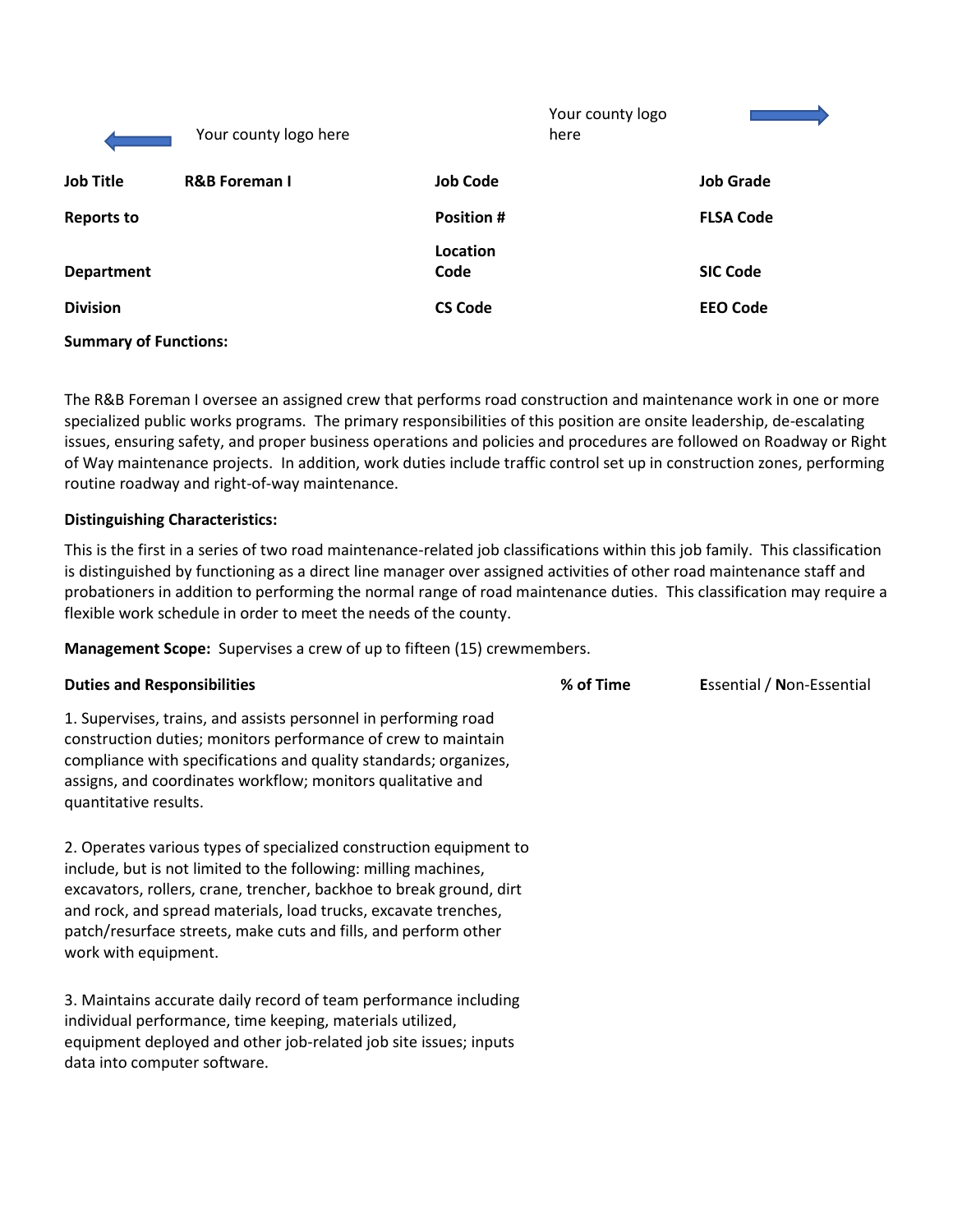4. Supervise assigned personnel that involves: scheduling, assigning, instructing, guiding, checking and evaluating work; enforces personnel rules and regulations, standards of conduct, work attendance and safe work practices; counseling, motivating and maintaining harmonious working relationships among subordinates; interviewing applicants and recommending selection.

5. Instructs and trains team members as to job assignments to assure timely project completion and quality work.

6. Observes, documents, coaches when appropriate, and recommends appropriate action on employee performance to Supervisor.

7. Confers with other supervisors to coordinate activities of individual sections, also conducts field surveys to determine necessary repairs and preventive maintenance.

8. Provides budgetary information required from superiors for designated construction projects.

9. Maintains standby roster of personnel needed to respond to emergencies.

10. Performs other job-related duties as assigned.

## **Minimum Qualifications**

Education, Experience and Training:

High school diploma or GED **AND** six (6) years' experience in road construction and/or maintenance **OR,**

Any combination of education and experience that has been achieved and is equivalent to the stated education and experience and required knowledge, skills, and abilities sufficient to successfully perform the duties and responsibilities of this job.

 Licenses, Registrations, Certifications, or Special Requirements: Valid Texas Commercial Driver's License (Class A or B CDL).

# Preferred:

Tank Vehicle (N) endorsement. Class A Texas Commercial Driver's License. Work Zone Flagger Training certificate and/or Work Zone Traffic Control Instruction certificate or related type certificate.

**Knowledge, Skills & Abilities:**